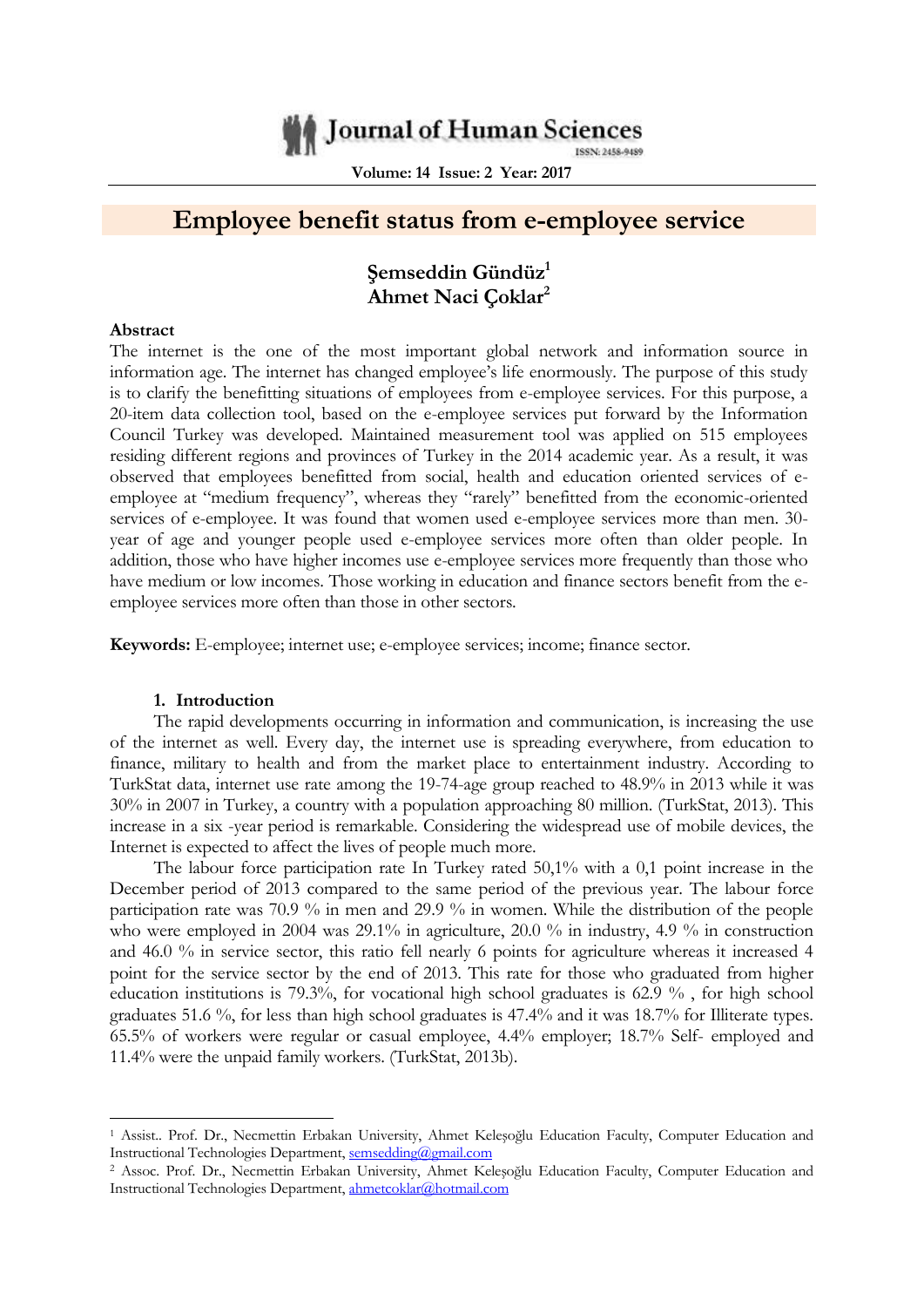According to the Statistics Institute of Turkey, the rate of the internet use of the labour force in Turkey is 57.8 %. 67.5% of the paid, salaried or casual employees, 78.6 % of employers, 33.8% of the self-employed, 20.8% of unpaid family workers, and 55.6% of the unemployed use the internet (TurkStat, 2013b). The distribution of individuals using the Internet according to the types of their activities on the Internet is as follows (TurkStat, 2013):

#### *Table 1*

*Type distribution of activities individuals carried out on the internet*

| $\cdot$                                                       |       |      |        |
|---------------------------------------------------------------|-------|------|--------|
| Internet-related transactions                                 | Total | Male | Female |
| Search engine use to get information                          | 96.5  | 96.4 | 96.6   |
| E-mail sending with file attachments                          | 59.5  | 61.4 | 51.1   |
| Sending messages to chat rooms or virtual discussion forums   | 40.3  | 43.5 | 35.5   |
| Using the Internet for phone calls                            | 19.3  | 20.2 | 17.9   |
| Music and film exchange through a sharing program             | 20.0  | 21.9 | 17.1   |
| Designing a website                                           | 5.00  | 6.40 | 3.00   |
| Uploading music, pictures, movies, text or games to a website | 34.1  | 36.4 | 30.6   |
| Changing the security settings of the internet browser        | 20.5  | 23.4 | 16.1   |
| None                                                          | 2.40  | 2.30 | 2.60   |

Internet-based services to be used by individuals were defined in the e-community study report carried out with students, employees and the retired, in the Middle East Technical University by the Turkish Information Council (TIC) in 2004 (TIC, 2004). According to the report, eemployee services mean carrying out processes done in the daily life via the Internet in an easier and more practical way and consist of a total of four sub-dimensions. In Table 2, the subdimensions making up the-employee services, operations in the sub-dimensions and comparison of their application way with traditional methods can be seen.

#### *Table 2*

*Comparison of e-employee applications with traditional methods*

|                                  | Employee (E-individual)                                                                            | <b>Employee (individuals)</b>                                                |  |  |  |  |
|----------------------------------|----------------------------------------------------------------------------------------------------|------------------------------------------------------------------------------|--|--|--|--|
|                                  | What and How                                                                                       | What and How                                                                 |  |  |  |  |
| Social                           |                                                                                                    |                                                                              |  |  |  |  |
| Family                           | via E -mail, video conferencing                                                                    | Overseas communication; mail, by phone                                       |  |  |  |  |
| Communication                    |                                                                                                    |                                                                              |  |  |  |  |
| Cultural Relations               | Event tracking, e-ticket                                                                           | By going there or media monitoring                                           |  |  |  |  |
| Friends Circle                   | E-mail, video conferencing and inexpensive<br>communication                                        | Phone calls or face to face communication                                    |  |  |  |  |
| Health                           | Communication with the doctor                                                                      | Phone calls or face to face                                                  |  |  |  |  |
|                                  | Disease surveillance and getting informed                                                          | Limited research<br>through<br>books<br><sub>Or</sub><br>acquaintance doctor |  |  |  |  |
|                                  | Appointment / Receiving test results                                                               | Phone calls or going there                                                   |  |  |  |  |
| Education                        |                                                                                                    |                                                                              |  |  |  |  |
| Individual                       | E-Learning                                                                                         | Going there or investigating                                                 |  |  |  |  |
| development                      |                                                                                                    |                                                                              |  |  |  |  |
| School - parent<br>communication | Review of the meeting and the decisions<br>Association'<br>through<br>Parents'<br>taken<br>Webpage | Going there                                                                  |  |  |  |  |
|                                  | Monitoring the student's grades                                                                    | By phone or face to face                                                     |  |  |  |  |
| Economy                          |                                                                                                    |                                                                              |  |  |  |  |
|                                  | Banking transactions                                                                               | Going there                                                                  |  |  |  |  |
|                                  | Payments of bills and taxes                                                                        | Going there                                                                  |  |  |  |  |
|                                  | Citizenship services                                                                               | Going there                                                                  |  |  |  |  |
|                                  | Online working hours                                                                               | Not applicable                                                               |  |  |  |  |
|                                  | Shopping                                                                                           | Going there                                                                  |  |  |  |  |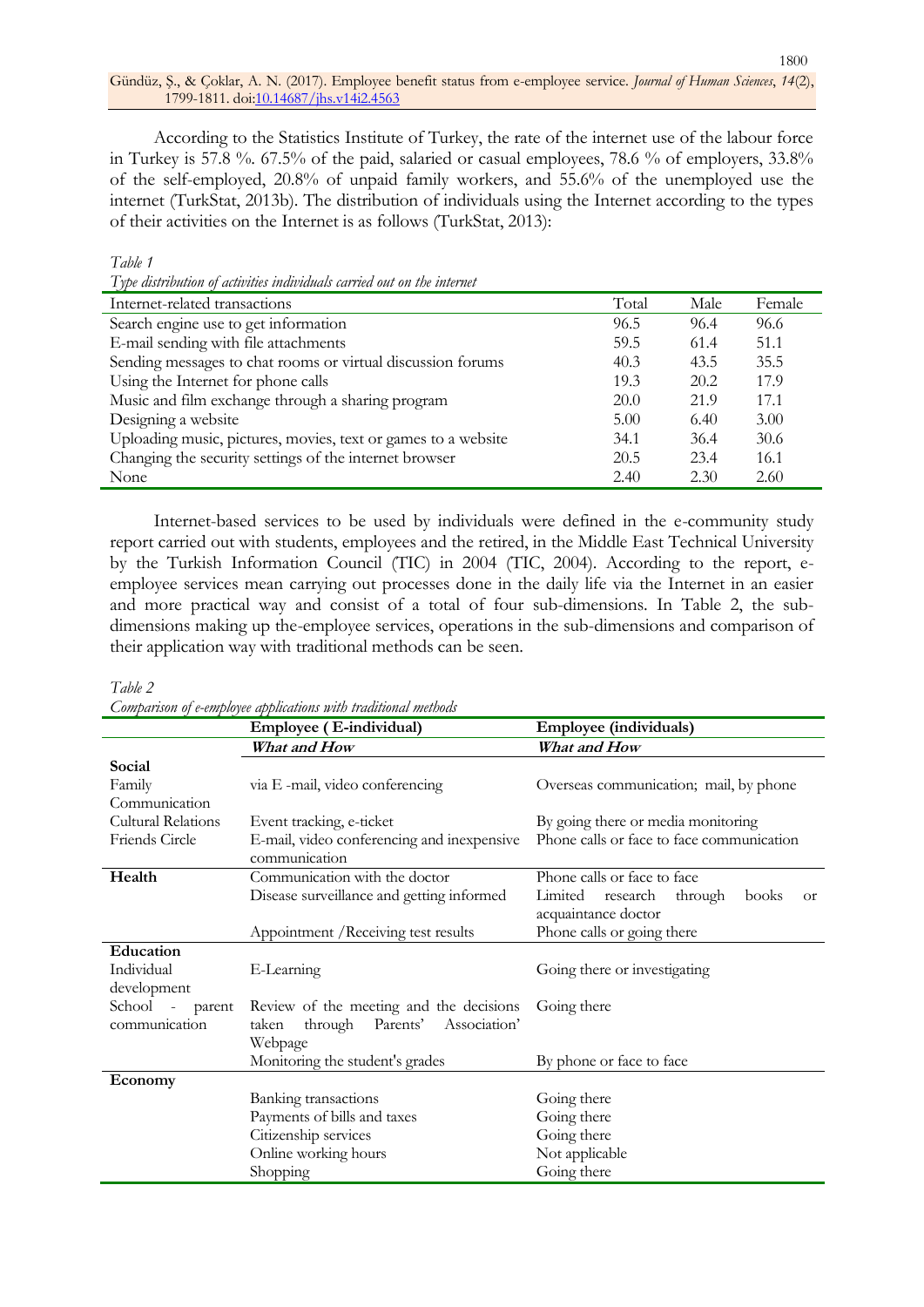#### **1.1. Importance of the Internet for Employees and New Competencies Brought**

The Internet has become to have a say more in every aspect of daily life especially with internet enabled mobile devices (Lenhart, Purcell, Smith & Zickuhr, 2010). Needs and life skills of people have started to happen more in the internet environment in this age of so-called the internet age. In this context, the rapid development of the internet has also brought radical changes in people's lifestyles, and these changes have started to become a necessity (Earl & Kimport, 2011). Assignments and source of information are now being directed to digital resources in educational environments, government operations are directed to e-government services, appointments and results information in health and result services have become to be made on the internet. The internet with a very important volume of transactions has now become a medium which is used by many employers in terms of trade (Ward, Sipior & Volonino, 2016). When considered as a whole, the internet has now become an important medium of social life and using this medium started to become increasingly very imperative rather than a preference. The internet which is preferred more by young people with the impact of mobile devices and social networks, in particular requires major changes in employee qualifications as well (Lenhart et al., 2010). Popescu (2015) while stating that there is a global and industrial internet media today and it has come to a very important aspect in terms of the world economy, also proposed employees to have the proficiency to adapt to this world and show improvement. Also Quoquab, Salam and Halimah (2015) suggest that cyber loafing reduces the efficiency of workers, and it is important to use the internet consciously. Akman and Mishra (2015) stated that the internet needs to be used consciously by today's employees and required competences need to be gained for it. Mahatanankoon (2002) advises that the internet use awareness of the employee to be raised in order to increase their efficiency at workplace. Saran and Zavarsky (2009) express that raising the awareness of employees by institutions will increase the efficiency in the use of the Internet. In this respect, the determination of employees' e-sufficiency and raising their awareness will provide both personal convenience and also enhance the efficiency in the institutional sense. From this point, determining the issues to be good or bad in the context of the services offered on the internet is important in terms of increasing the training planning and the efficiency of institutions in this direction.

There are some researches on the internet use (Kabadayi, 2006) and competencies of employees (Moussa, 2015 Alampay & Hechanova, 2010). Akman and Mishra (2015) developed a model intended for the gender and profession of employees that affect their use of the internet. They stated that both variables affect the use of the internet according to the data gained from 212 employees. Rice (2006) and Baym, Zhang Kunkel, Ledbetter and Lin (2007) stated that women use the internet more often than men in terms of the internet usage. Walter (2017) stated that different occupational groups might be affected differently by the use of ICT in the globalizing world. On the other hand, Wang Luo, Gao and Kong (2012) refers to the impact of lifestyle on the internet use. It is thought that with this aspect, lifestyle of individuals from different professions might differentiate and they may benefit from e-employee competencies differently. In this respect, the diversity of e-employee competencies according to sex and professional groups was investigated in this research. On the other hand, the internet use is shown in the literature to be important also according to age (Porter & Donthu, 2006; Zhang, 2005; Hills & Argyle, 2003). Prensky (2001) stated that use of technology among generations today differs, and the new generation has the competency to use technology more. Finally, the relationship between income and internet use was investigated. Especially, employees' having different income levels is thought to change their lifestyle and e-employee competency. Thus, File (2013) and White (2013) stated that income was important for adults for the use of the internet. Also, the internet usage rates can vary based on monthly income according to data obtained from TurkStat (2013b). Therefore, income was another variable studied for the e-employee competencies.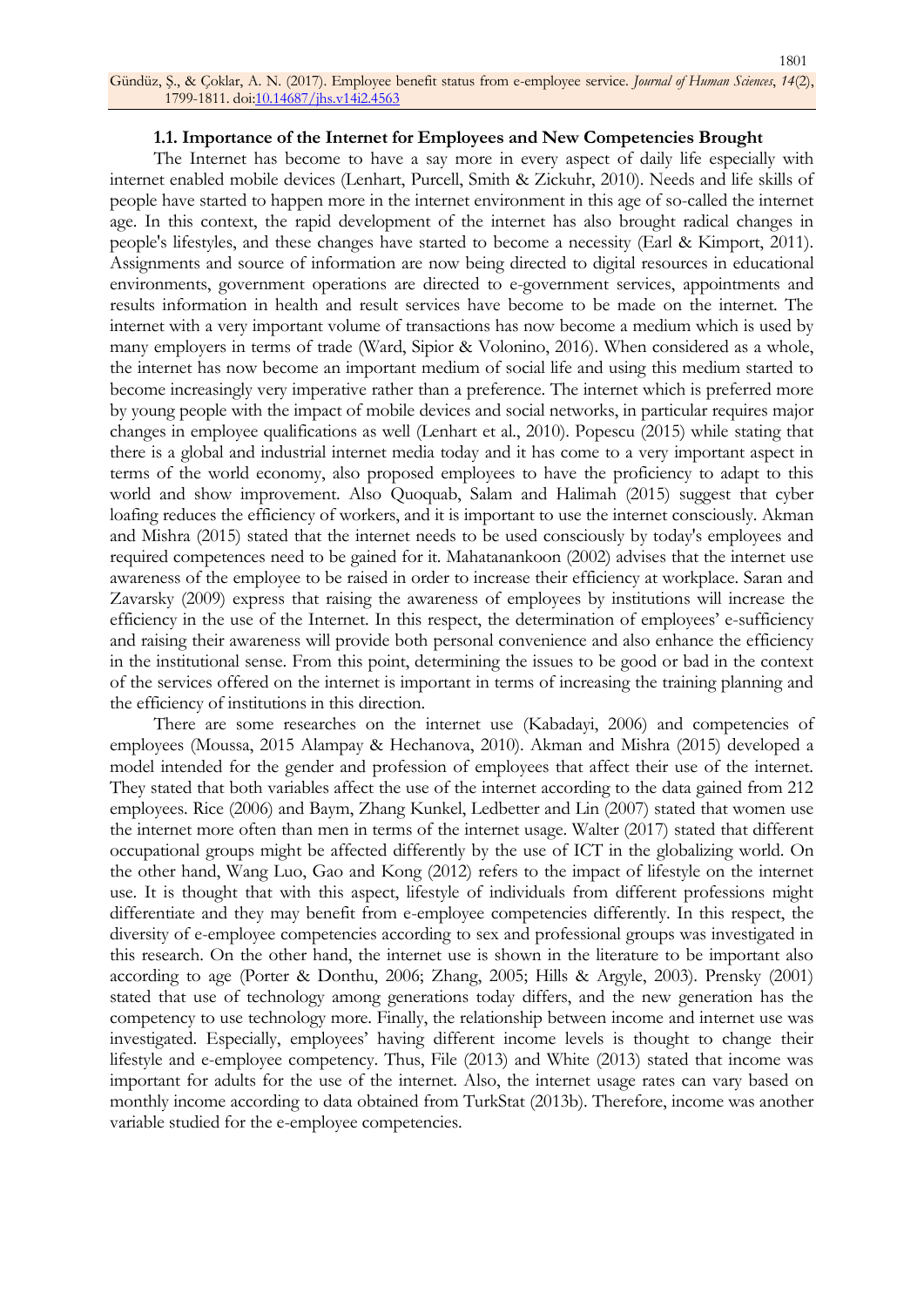### **1.2. Importance of Research**

With the increased availability and speed of the Internet come new ways of disseminating interactive multimedia learning modules and possibilities for integrating information and communication technologies into the society (Kabadayi, 2012). Many of the concepts in the community are being transformed by adding the letter "e" at the beginning of the word. Eemployee is based on employees' doing daily life activities in the internet environment.

It is thought that individuals' being productive in the institutions they work is associated with their being able to use information and communication technologies. In this study, we investigated at what level employees benefit from the social, health, education and economic sub-dimensions of e-employee services. Research is important as it highlighting the impact of the Internet on everyday life, competencies of employees' internet usage and revealing e-employee activities on the internet. Benefitting levels of employees according to their sex, age, occupational field and income level were analyzed. It is also thought to be important in terms of showing direction of the development of eemployee activities to be presented.

## **1.3. Research Objectives**

The purpose of this study is to reveal the benefit status of employees from e-employee services offered in the internet and the relationship between the benefit status of employees from eemployee services and their personal characteristics. For this purpose, we looked for answers to the following questions:

1. What is the benefit status of employees of e-employee services?

2. What is the benefit status of employees from e-employee services in terms of following sub-dimensions?

- a. Social
- b. Health
- c. Education
- d. Economy

3. Is there a significant difference of the benefit status from employees of e-employee services in terms of following variables?

- a. Sex
- b. Age
- c. occupational fields
- d. income level

# **2. Methodology**

There is information about the model, population and sampling of the research, data collection tools and data analysis in this section.

#### **2.1. Research Model**

The scan model was used in this study, trying to determine the relationship between the benefit status of employees from the e-employee services and their personal characteristics. The scanning model is the quantitative research approach to demonstrate a situation that existed in the past and still exists as it is and consists of two dimensions for a single relationship (Creswell, 1994). The singular scanning model was used for qualifications of employees' e-employee, and the relational scan method was used for investigating these competencies according to gender, age, occupation and income level.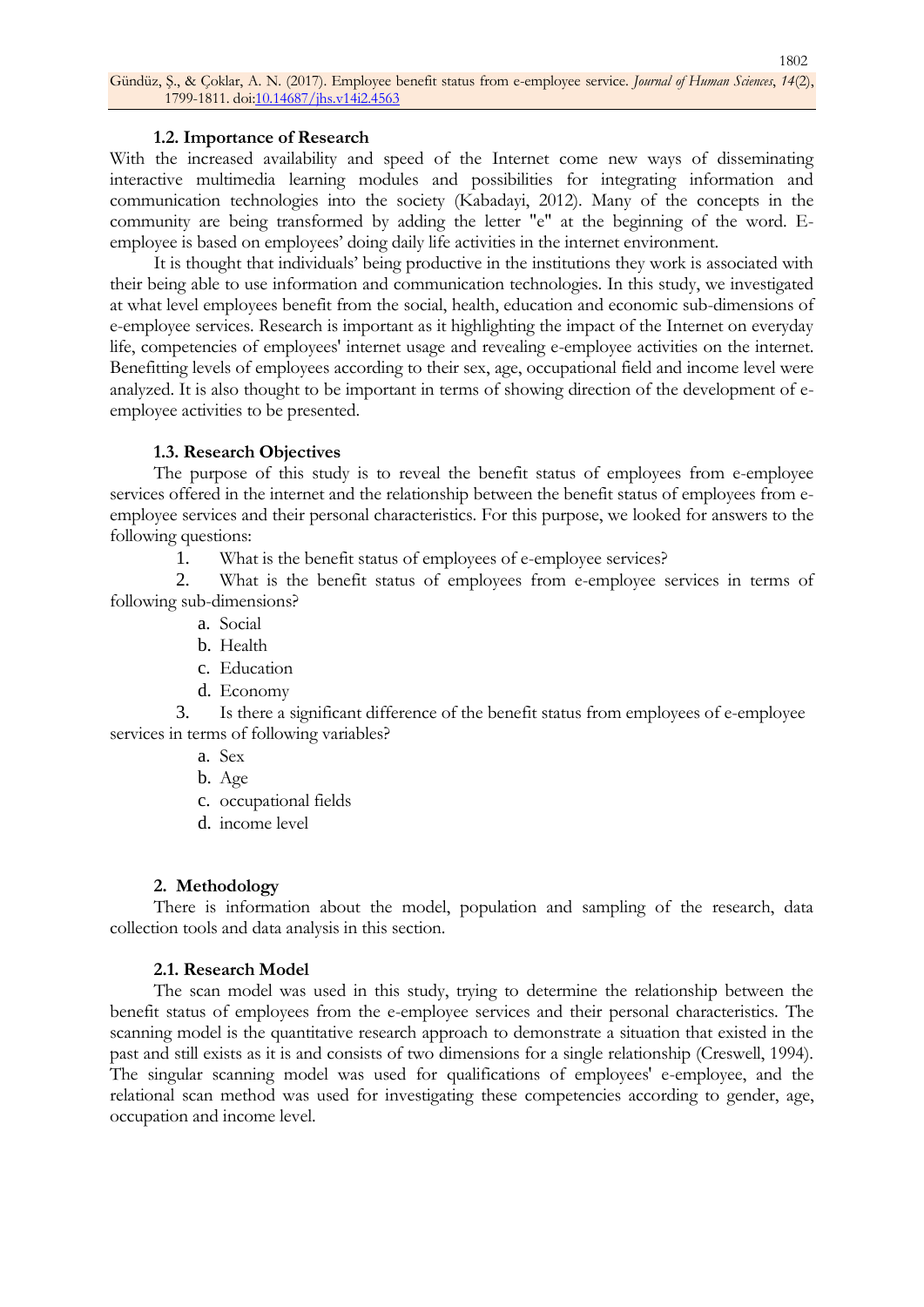## **2.2 Population and Sampling**

The population of the study consists of individuals working in the province of Konya by the end of 2011 and using the Internet. Due to the size of the population, sampling and simple random sampling method was used. Simple random sampling method is the sample selection process completely at random, which is capable of representing a population with its size (Ozmen, 2000). For this purpose, of the schools located in the city center of Konya, three different primary schools in different districts were determined randomly in the 2014 academic year. In addition, because of large sampling, a survey developed for the parents of  $6<sup>th</sup>$  grade students of the elementary school was surveyed. We reached to a total of 587 employees, but 72 data were declared invalid for the reasons such as leaving blank, declaring not using the internet and marking the same options, so 515 employees were included in the study. Demographic information of the participants is shown in Table 3:

## *Table 3*

|                    |                       | Frequency | Percent |
|--------------------|-----------------------|-----------|---------|
|                    |                       |           | (%)     |
| Gender             | Male                  | 402       | 78.1    |
|                    | Female                | 113       | 21.9    |
|                    | Total                 | 515       | 100     |
| Age                | 30 and less           | 72        | 14.0    |
|                    | Between 31 and 40     | 196       | 38.1    |
|                    | 41 and over           | 247       | 48.0    |
|                    | Total                 | 515       | 100     |
| Occupational field | Health                | 52        | 10.1    |
|                    | Education             | 96        | 18.6    |
|                    | Finance               | 44        | 8.5     |
|                    | Service               | 79        | 15.3    |
|                    | Civil Servant         | 90        | 17.5    |
|                    | Workers and Tradesmen | 154       | 29.9    |
|                    | Total                 | 515       | 100     |
| Income Level       | Low                   | 116       | 22.5    |
|                    | Medium                | 272       | 52.8    |
|                    | High                  | 127       | 24.7    |
|                    | Total                 | 515       | 100     |

*Demographic information of participants*

#### **2.3. Data Collection Tools**

A data collection tool used in the research consisted of two parts including a personal information form and an e-employee survey.

Personal Data Form: It is the section containing question items about gender, age, occupation and income level and used for obtaining the information to be associated with employee's benefit status of e-employee services.

E-employee Survey: A questionnaire consisting of 20 items was developed by researchers in order to define the benefit status of employee's from e-employee services. Employees were asked for each item how often they used the related e-employee service in the measurement tool. When preparing the survey, it was based on the e-employee final report prepared by the Turkish Information Council (TIC). In the mentioned study, e-employee was examined in four dimensions including social, health, education and economy. There are 6 items in the social dimension, 3 in health, 4 in education and 7 items in the economic dimension. Having been based on these items,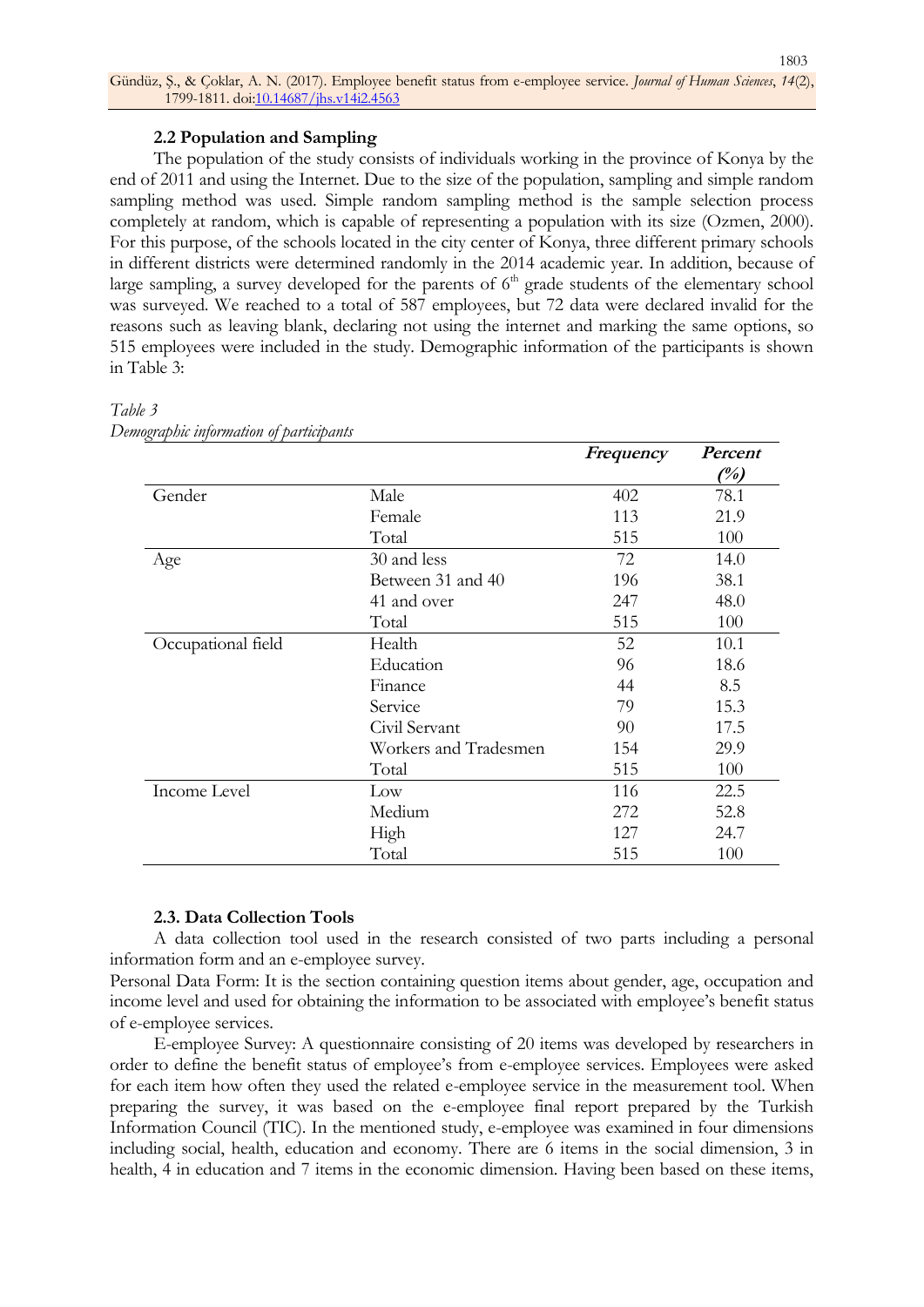the e-employee survey was prepared by researchers. It was examined by expert in order to ensure the content validity of the questionnaire. 3 items from the questionnaire was revised and rewritten after taking feedback from 3 experts from different universities working in the field of Computer Training. 25-people pilot implementation was conducted in order to determine the reliability of the questionnaire. At the end of the implementation the internal consistency coefficient Cronbach's alpha value was calculated as 79, which is found to be acceptable by some research (Kabadayi, 2016).

#### **2.4. Data Analysis**

When transferring the items in the data collection tool in the computer, responses given in five-point Likert form were scored as "I never use, 1", "I rarely use, 2", "I use it at medium frequency, 3", "I often use it, 4" and "I use it very often, 5". 5 column 4 range logic was used in order to evaluate the arithmetic average range. A range value was  $4/5 = 0.8$ . Accordingly, the frequency of use was evaluated according to Table 4.

#### *Table 4*

*E- employee services assessment criteria*

| Data range    | <b>Frequency of Use Assessment Criterion</b> |
|---------------|----------------------------------------------|
| $1.00 - 1.80$ | Never                                        |
| $1.81 - 2.60$ | Rarely                                       |
| $2.61 - 3.40$ | Medium frequency                             |
| $3.41 - 4.20$ | Often                                        |
| $4.21 - 5.00$ | Verv often                                   |

Percentage, frequency, arithmetic average and standard deviation descriptive statistics were used to determine the benefit status of Employees from e-employee services. The independent samples t test was used to determine the frequency of use of e-employee services whether they differed by gender or not. The One Way ANOVA test was used to determine the frequency of use e-employee services whether they differed by the occupational field, age and income levels or not. Furthermore, the Levene test was used to determine the homogeneity of the groups. Of PostHoc tests Scheffe was used in the groups that shows homogeneity in order to determine between which groups there is a difference, whereas the Dunnet 's C Scheffe test was used in the groups that doesn't show homogeneity. The significance level for all analyzes was .05. SPSS 21.0 (Statistical Package for the Social Sciences) software package was used in the statistical analysis of the research.

#### **3. Results**

Competencies of employees for e-employee and their states according to different variables of are given in headings.

#### **3.1. Benefit Status of Employees from e-Employee Services**

It was analyzed at what frequency the students used the e-student services, according to the purpose of the study in which 515 employees from six different sectors and the findings are given in Table 5: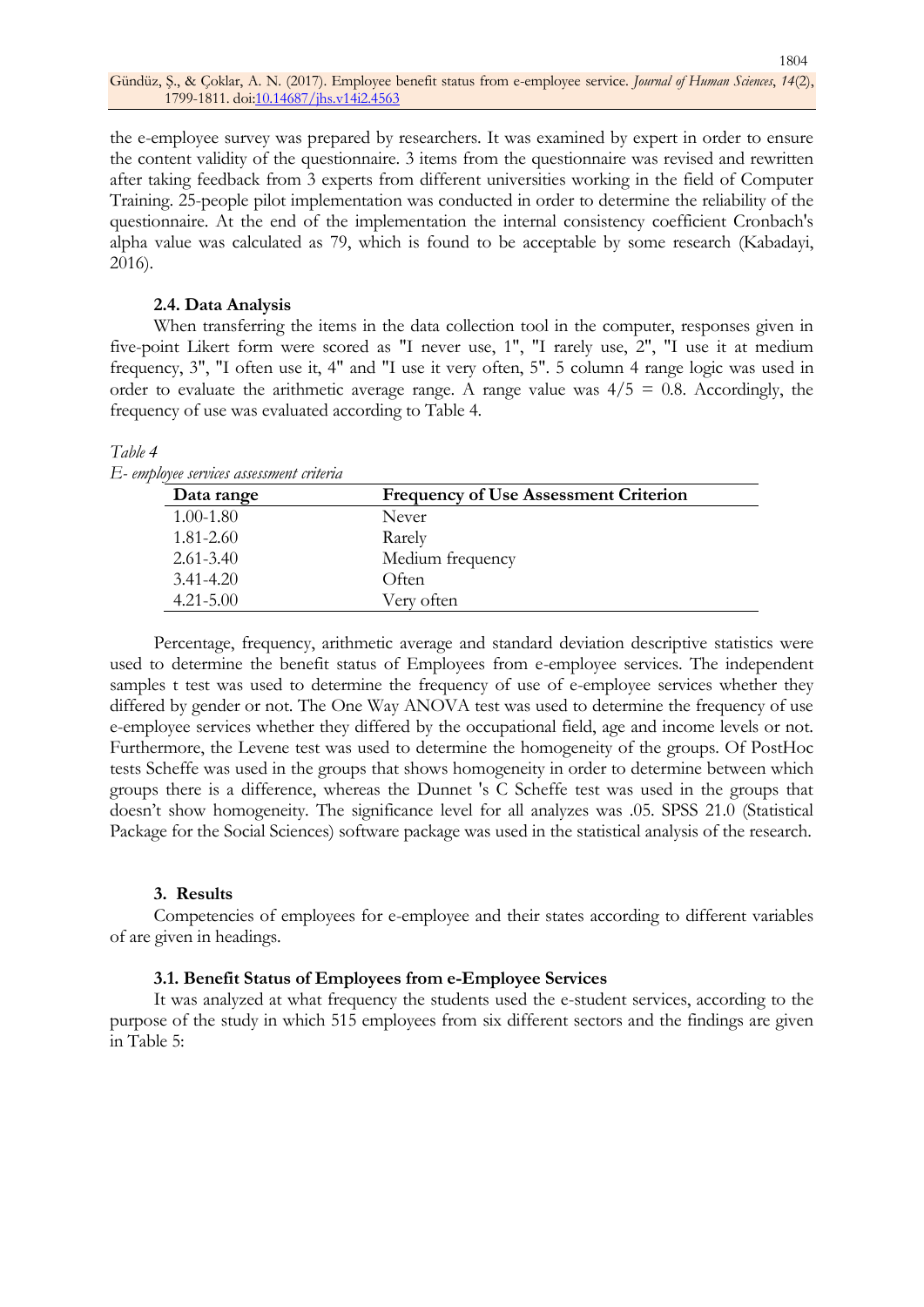1805

# *Table 5*

*Benefit frequency of employees from e-employee services*

|                                                                                                                           |     | <b>Never</b>                       |     | Rarely                  |     | Medium |      | <i>Often</i>                       |     | Very<br><i><b>Often</b></i>        |      | AVER. |  |
|---------------------------------------------------------------------------------------------------------------------------|-----|------------------------------------|-----|-------------------------|-----|--------|------|------------------------------------|-----|------------------------------------|------|-------|--|
| e-Employee Services                                                                                                       | f   | $\frac{\partial}{\partial \theta}$ | f   | $\frac{\theta}{\theta}$ | f   | %      | f    | $\frac{\partial}{\partial \theta}$ | f   | $\frac{\partial}{\partial \theta}$ | Av.  | sd    |  |
| E-mail<br>for<br>communication<br>with<br>1.<br>individuals (friend, family, colleague etc.)                              | 126 | 24.5                               | 94  | 18.3                    | 148 | 28.7   | 92   | 17.9                               | 55  | 10.7                               | 2.72 | 1.30  |  |
| 2. Text chat in communicating with<br>individuals (msn, skype, yahoo)                                                     | 161 | 31.3                               | 115 | 22.3                    | 141 | 27.4   | 66   | 12.8                               | 32  | 6.2                                | 2.40 | 1.22  |  |
| 3. Audio and video chat in communication<br>with individuals (msn, skype, etc.)                                           | 198 | 38.4                               | 142 | 27.6                    | 116 | 22.5   | 34   | 6.6                                | 25  | 4.9                                | 2.12 | 1.14  |  |
| social<br>4.<br>networks<br>Using<br>in<br>communication<br>with<br>individuals<br>(Facebook, twitter, blog etc.)         | 165 | 32.0                               | 84  | 16.3                    | 125 | 24.3   | 90   | 17.5                               | 51  | 9.9                                | 2.57 | 1.35  |  |
| 5. Using the internet to follow up news<br>(sports, economy, politics etc.)                                               | 74  | 14.4                               | 79  | 15.3                    | 95  | 18.4   | 145  | 28.2                               | 122 | 23.7                               | 3.31 | 1.36  |  |
| 6. Using the internet to follow up cultural<br>activities (watching films, listening to<br>music etc.)                    | 117 | 22.7                               | 135 | 26.2                    | 128 | 24.9   | 89   | 17.3                               | 46  | 8.9                                | 2.63 | 1.25  |  |
| <b>AVERAGE OF SOCIAL DIMENSION</b>                                                                                        |     |                                    |     |                         |     |        |      |                                    |     |                                    | 2.62 | 0.96  |  |
| 7. Using the internet to<br>get<br>an<br>appointment with a health care provider                                          | 172 | 33.4                               | 117 | 22.7                    | 146 | 28.3   | 58   | 11.3                               | 22  | 4.3                                | 2.30 | 1.16  |  |
| 8. Using the internet to get information<br>the<br>healthcare<br>provider<br>about<br>(specifications, contact info etc.) | 109 | 21.2                               | 121 | 23.5                    | 154 | 29.9   | 89   | 17.3                               | 42  | 8.2                                | 2.68 | 1.21  |  |
| 9. Using the internet to conduct a research<br>about health problems (illness)                                            | 80  | 15.5                               | 126 | 24.5                    | 152 | 29.5   | 103  | 20.0                               | 54  | 10.5                               | 2.85 | 1.20  |  |
| <b>AVERAGE OF HEALTH DIMENSION</b>                                                                                        |     |                                    |     |                         |     | 2.61   | 1.04 |                                    |     |                                    |      |       |  |
| 10. Using the internet to improve<br>professional experiences                                                             | 131 | 25.4                               | 74  | 14.4                    | 101 | 19.6   | 116  | 22.5                               | 93  | 18.1                               | 2.93 | 1.45  |  |
| 11. Using the internet for personal<br>development                                                                        | 126 | 24.5                               | 69  | 13.4                    | 139 | 27.0   | 124  | 24.1                               | 57  | 11.1                               | 2.84 | 1.33  |  |
| 12. Using the internet for parent access<br>(absenteeism, grade level, announcement<br>$etc.$ )                           | 103 | 20.0                               | 73  | 14.2                    | 105 | 20.4   | 153  | 29.7                               | 81  | 15.7                               | 3.07 | 1.36  |  |
| 13. Using the internet to get in touch with<br>school management (teachers, principal,<br>specialist etc.)                | 262 | 50.9                               | 108 | 21.0                    | 89  | 17.3   | 37   | 7.2                                | 19  | 3.7                                | 1.92 | 1.13  |  |
| AVERAGE OF EDUCATION DIMENSION                                                                                            |     |                                    |     |                         |     |        |      |                                    |     |                                    | 2.69 | 0.98  |  |
| 14. Internet as a requirement of my job                                                                                   | 137 | 26.6                               | 51  | 9.9                     | 69  | 13.4   | 125  | 24.3                               | 133 | 25.8                               | 3.13 | 1.55  |  |
| 15. Internet to obtain financial income                                                                                   | 432 | 83.9                               | 40  | 7.8                     | 22  | 4.3    | 14   | 2.7                                | 7   | 1.4                                | 1.30 | 0.78  |  |
| 16. Using the internet for bill/tax payment<br>processes                                                                  | 262 | 50.9                               | 54  | 10.5                    | 56  | 10.9   | 75   | 14.6                               | 68  | 13.2                               | 2.28 | 1.52  |  |
| 17. Using the internet for banking<br>transactions (EFT, buying and selling<br>foreign exchange-gold etc)                 | 271 | 52.6                               | 48  | 9.3                     | 47  | 9.1    | 72   | 14.0                               | 77  | 15.0                               | 2.29 | 1.56  |  |
| 18. Using the internet to make a research<br>on prices                                                                    | 111 | 21.6                               | 97  | 18.8                    | 124 | 24.1   | 107  | 20.8                               | 76  | 14.8                               | 2.88 | 1.35  |  |
| 19. Using the internet for shopping<br>(goods, real estate etc.)                                                          | 278 | 54.0                               | 86  | 16.7                    | 87  | 16.9   | 33   | 6.4                                | 31  | 6.0                                | 1.94 | 1.22  |  |
| 20. Using the internet e-state processes<br>(passport, deeds, petitions, payroll etc.)                                    | 229 | 44.5                               | 81  | 15.7                    | 97  | 18.8   | 74   | 14.4                               | 34  | 6.6                                | 2.23 | 1.32  |  |
| <b>AVERAGE OF EKONOMICAL DIMENSION</b>                                                                                    |     |                                    |     |                         |     |        |      |                                    |     |                                    | 2.29 | 0.93  |  |
| E-EMPLOYEE SERVICES GENERAL AVERAGE<br>2.52                                                                               |     |                                    |     |                         |     |        |      | 0.80                               |     |                                    |      |       |  |

Employees "rarely" use e-employee services. When the table 5 is analyzed in terms of subdimensions, it can be seen that employees use e-employee services for educational, social and health purposes, "medium frequency". E-employee services for economical purposes are "rarely" used. None of the items making up the scale was marked as "often" or "very often" and it is important for the aspect to demonstrate that the state of employees using e-employee services is low.

When items in the social dimensions are examined, it can be seen that employees use the internet at "medium frequency" for following up the news; for cultural activities such as movie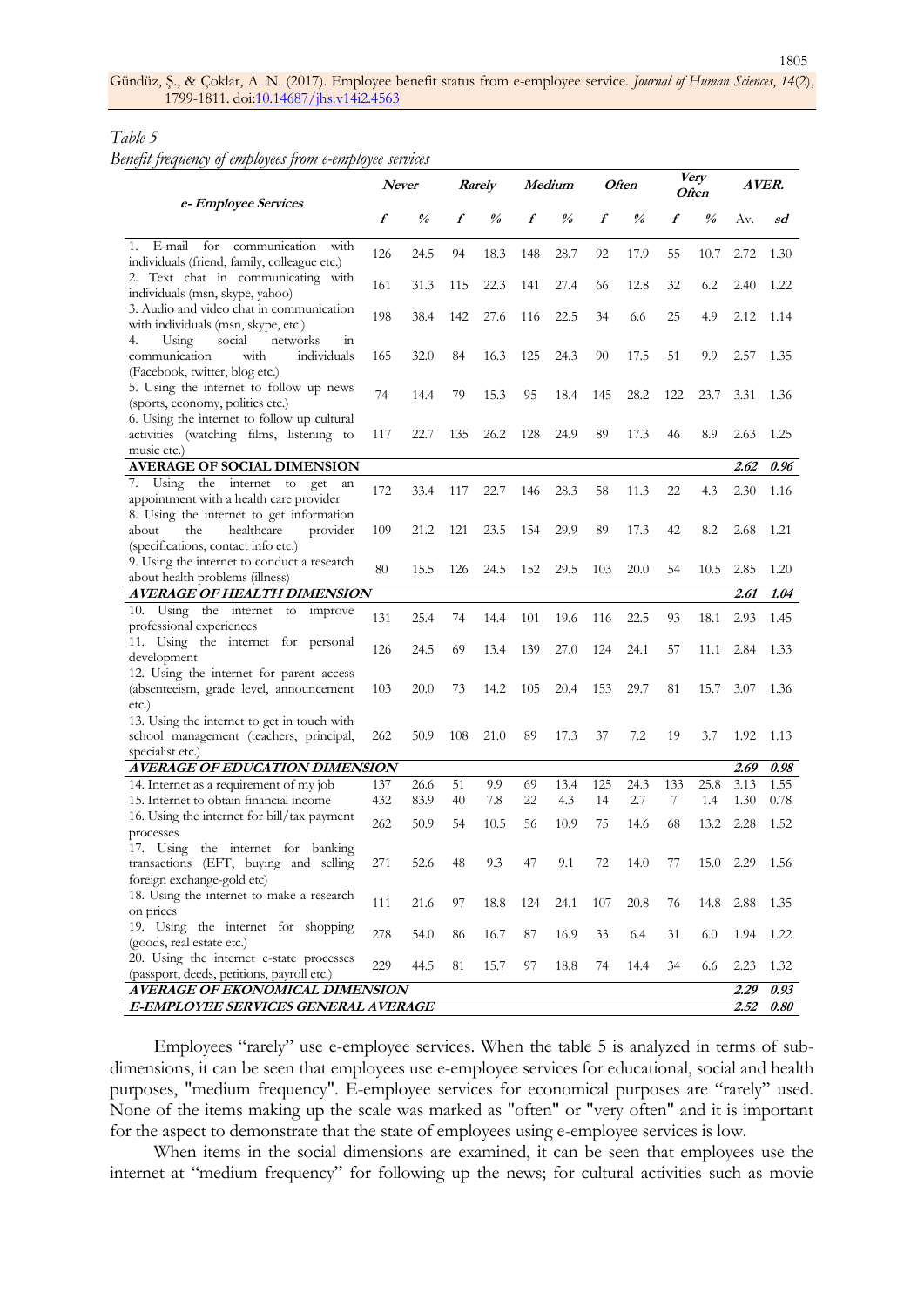watching, music listening and for communication purposes with individuals such as friends, family and colleagues. Of these items, using the internet for following up news such as sports, economics, and politics as well as news scored highest among all item is also significant. On the other hand, it was stated that employees "rarely" used the internet for communication via text or audio-video chat and social networks.

When the items in the health dimension are analyzed, we can see that internet was used by employees at "medium frequency" for conducting a research about health problems and getting information about the health care provider. The item employees "rarely" use the internet for was making an appointment with your health care provider.

Educational purpose activities such as professional development, personal development and parent access processes were the most commonly used e-employee competences among the eemployee services. Employees use the internet at "medium frequency" to follow up parents processes, to improve their professional experiences, and provide personal development. It was also found that they "rarely" use the internet to communicate with individuals such as their children's teachers, the school principal.

The averages of e-employee services for economic purpose where the least frequently used items take place are also varied. Most of the employees used the internet at "medium frequency" for the purpose of a requirement of their job objectives and using the internet to make a research on prices. E-employee competences that took place under "rarely" medium are using the internet for banking transactions processes such as EFT, buying and selling foreign exchange and gold, for bill/tax payment processes for e-state processes such as passports, deeds, official documents and they "rarely" used the internet for goods, real estate, shopping etc. Among the e-employee competencies that employees "never" use is use the internet to generate income. Employees' not seeing the internet as a medium to generate revenue is an important finding.

# **3.2. Findings Related to Benefit Status of Employees from e-Employee Services by Gender**

In this study, It was examined that whether the benefit status of employees from e-employee services change according to gender or not. For this purpose the t test was performed to determine whether there are differences between the benefitting scores of men and women from e-employee services. The findings are shown in Table 6.

*Table 6*

| Data regarding to benefit status of employees from e-employee services by genuer |     |         |           |      |        |  |  |  |
|----------------------------------------------------------------------------------|-----|---------|-----------|------|--------|--|--|--|
| Group                                                                            |     | Average | Standard  |      |        |  |  |  |
|                                                                                  |     |         | Deviation |      |        |  |  |  |
| Male                                                                             | 402 | 2.47    | .01       | 2.41 | $.01*$ |  |  |  |
| Female                                                                           | .03 | 2.68    | .76       |      |        |  |  |  |

Data regarding to benefit status of employees from a employee services by gender

As seen in Table 6, the average values of male and female employees' benefit status from eemployee services are different. As a result of the t-test applied to find out if the difference was statistically significant or not, it was found out that the difference was meaningful ( $t = 2.41$ ,  $p < 0.05$ ). While women benefit from e-employee services at "medium frequency", male employees benefit from e-employee services at "rarely". In other words, women use e-employee services more often than men.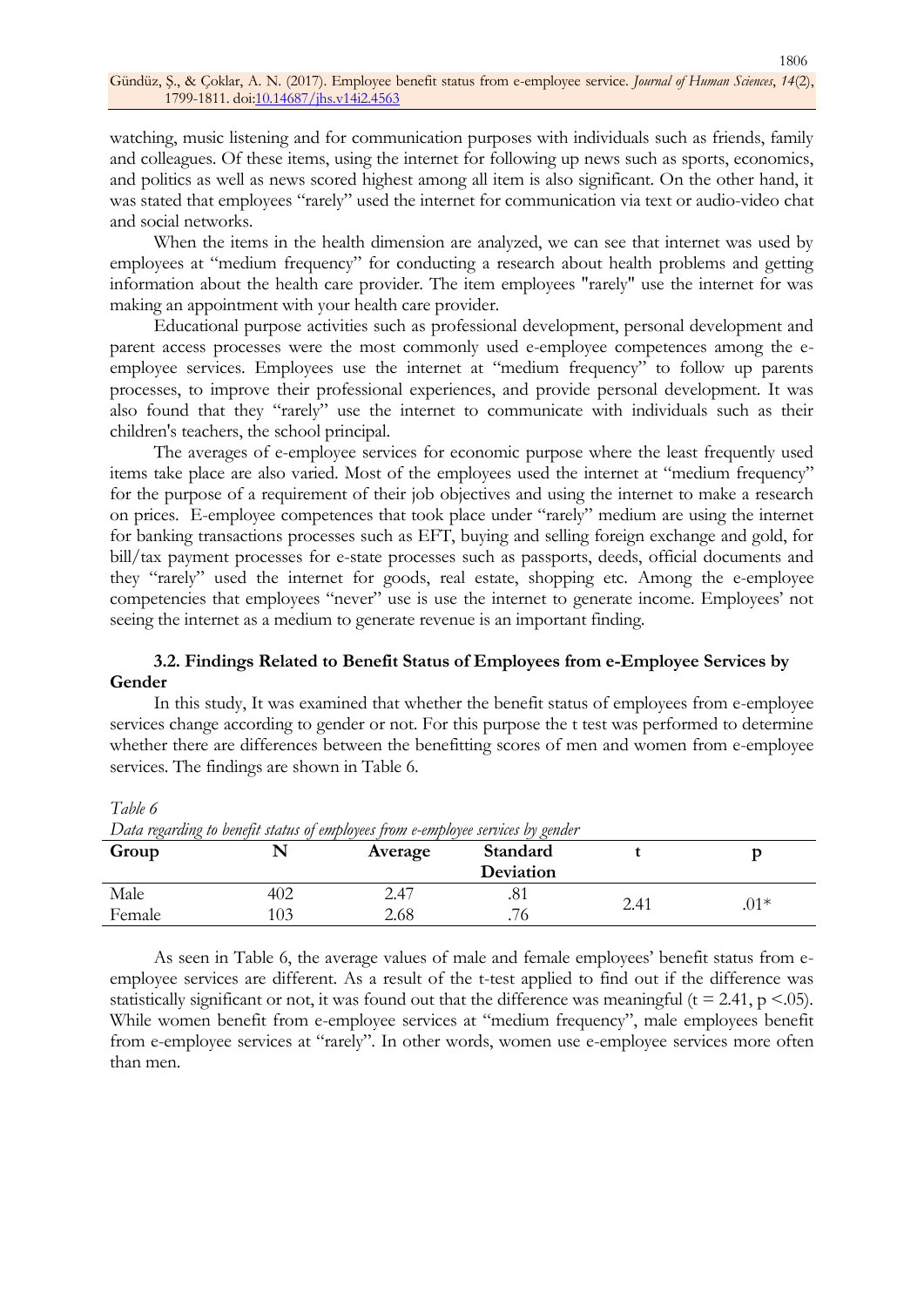# **3.3. Findings Related to Benefitting from e-Employee Services According to Professional Fields**

In the study, it was investigated if the benefit status of employees from e-employee services change according to their occupational field or not. The data related to the benefit status of employees from e-employee services according to the occupational field is shown in Table 7.

# *Benefit status of employees from e-employee services average scores and standard deviation values*

| <b>Occupational Field</b> | n   | Average | <b>Std. Deviation</b> |
|---------------------------|-----|---------|-----------------------|
| A-Education               | 96  | 2.97    | .70                   |
| <b>B</b> -Finance         | 44  | 2.73    | .76                   |
| C-Health                  | 52  | 2.62    | .75                   |
| D- Civil Servant          | 90  | 2.60    | .68                   |
| E-Service                 | 79  | 2.26    | .75                   |
| F-Worker / Craftsmen      | 154 | 2.22    | .82                   |
| Total                     | 515 | 2.52.   | .80                   |

According to the data in Table 7, employees working in educational, finance and health occupational groups benefit from e-employee services at "medium frequency", while employees working in service, civil servants and workers / craftsmen occupational groups benefit from eemployee services at "rarely" frequency. One-way variance analysis was conducted to test whether the arithmetic average between groups was statistically significant or not. The results of this analysis are shown in Table 8.

### *Table 8*

*Table 7*

*One- way variance analysis results of benefit scores of employees from e-employee services according to their occupational fields*

| Source         | df      | Sum of<br>Squares | Mean<br>Square |        | D      | <b>Difference</b>     |
|----------------|---------|-------------------|----------------|--------|--------|-----------------------|
| Between groups | 41.650  |                   | 8.330          |        |        | $A-F, A-E, A-D,$      |
| Within groups  | 292.273 | 509               | .574           | 14.507 | $.01*$ | $B-F$ , $B-E$ , $C-F$ |
| Total          | 333.923 | 514               |                |        |        |                       |

In Table 8, it can be observed that the difference between scores related to benefit of employees from e-employee services was significant ( $F=14.507$ ,  $p < .05$ ). As a result of the Levene test, the variances were not found to be equal (Levene value  $= 1.318$ , p <.05). Therefore Dunnet's C test was used to determine between which groups the difference stemmed from. Results of the analysis show that individuals working in the occupational groups of education and finance benefitted more than individuals working in the occupational groups of service as well as workers/craftsmen. In addition, individuals working in the occupational field of education benefitted from e-employee services more, comparing to individuals working in occupational groups of health and workers/craftsmen.

# **3.4. Findings Related to Benefiting from e-Employee Services by Age**

The age is expressed as an important factor in the use of Internet and ICT technologies in some studies. Therefore, the benefit status of employees from e-employee competences was investigated according to according to the age of the employees. Data related to benefit status of employees from e-employee services according to their ages takes place in Table 9.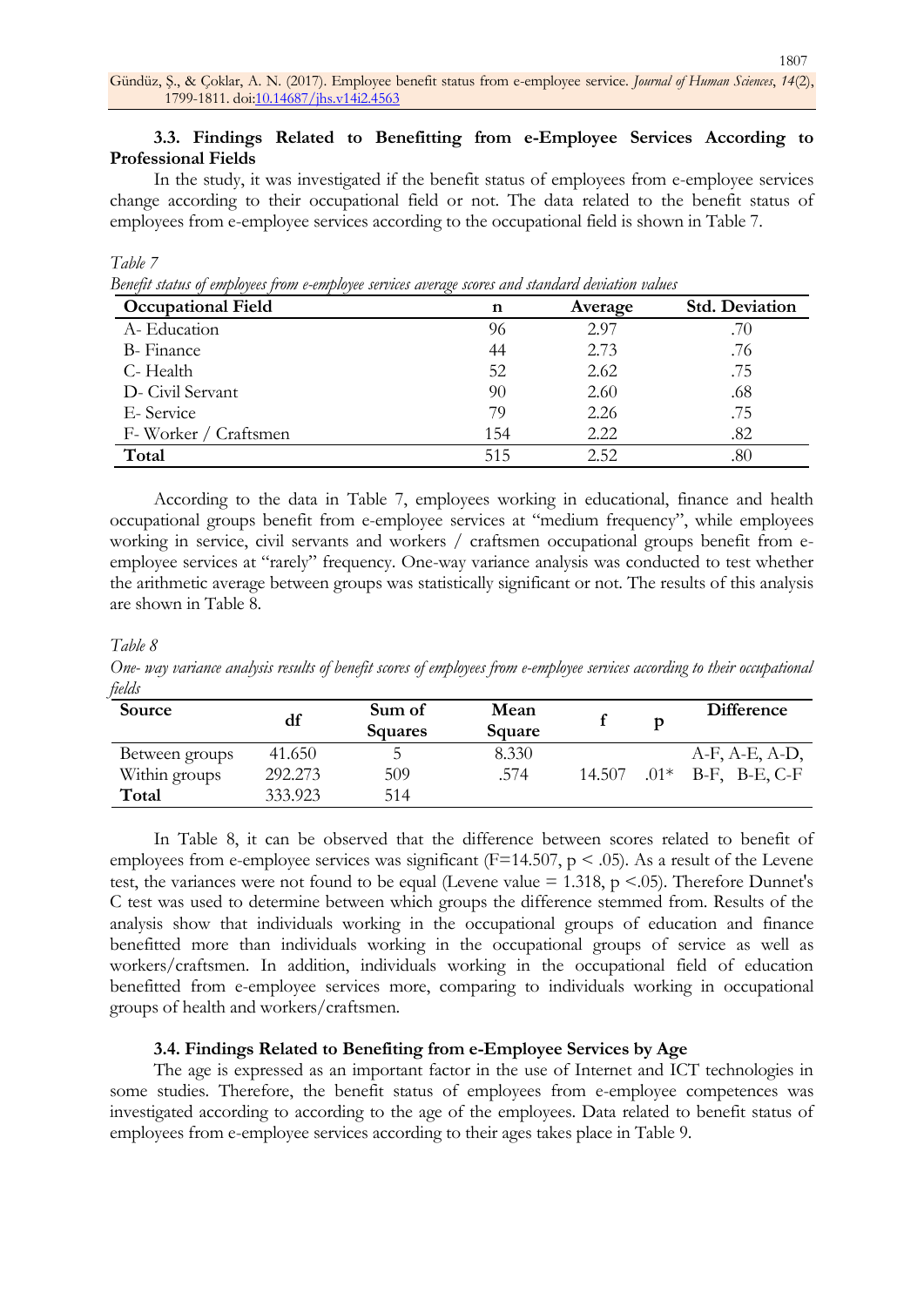*Table 9*

*Table 10*

*Averages of benefit scores of employees from e-employee services according to their ages and their standard deviation values*

| Age Range     | N   | Average | <b>Std. Deviation</b> |
|---------------|-----|---------|-----------------------|
| A-30 and less |     | 3.00    |                       |
| $B-31-40$     | 196 | 2.46    | .80                   |
| C-41 and over | 247 | 2.43    |                       |
| Total         | 515 | つ らつ    | .80                   |

Benefit status of individuals aged 30 or less from e-employee services can be seen to be more than individuals in other age ranges in Table 9. The one-way variance analysis was conducted to test whether the arithmetic averages between the groups were statistically significant or not (Table 10).

| One- way variance analysis results of employee benefit scores from e-employee services |         |                          |                       |        |       |                   |  |
|----------------------------------------------------------------------------------------|---------|--------------------------|-----------------------|--------|-------|-------------------|--|
| Source                                                                                 | df      | Sum of<br><b>Squares</b> | <b>Mean</b><br>Square | F      | D     | <b>Difference</b> |  |
| Between groups                                                                         | 19.572  |                          | 9.786                 |        |       | $A-B, A-C$        |  |
| Within groups                                                                          | 314.351 | 512                      | .614                  | 15.939 | $01*$ |                   |  |
| Total                                                                                  | 333.923 | 514                      |                       |        |       |                   |  |

As it can be seen in Table 10, benefit status of employees from e-employee services are differentiated according to their age ( $F = 15.939$ ,  $p < .05$ ). The Levene test for homogeneity of the groups was performed primarily to determine from which group or groups this difference emerged, and they were found to be homogeneous (Levene Value  $= .543$ , p $> .05$ ). Therefore, Scheffe test of PostHoc tests was applied. According to analysis results, individuals who are at the age of 30 of younger took advantage of e-employee services relatively more than individuals between 31 and 40 ages and the ones at the age of 41 and over. However, there is no difference between the benefit status of employees from e-employee services of individuals of 31-40 ages and that of at the age of 41 and over.

# **3.5. Findings Related to Employees' Benefit from E-Employee Services According to their Income Levels**

The impact of economically income level on the utilization of e-employee services was investigated. For this purpose, employees were asked to write down their monthly average income and, a classification was made according to the low, medium and high levels of income (Table 11).

| tive statistics on the e- employee services and income levels<br>Income Level |      | Average | <b>Std. Deviation</b> |
|-------------------------------------------------------------------------------|------|---------|-----------------------|
| $A-I_0w$                                                                      | 116  | 2.04    |                       |
| B- Medium                                                                     | 2.72 | 2.58    | .79                   |
| C-High                                                                        | 127  | 2.81    |                       |
| Total                                                                         | 515  | 2.52    |                       |

*Table 11*  $Descripti$ 

Employees' benefit status from e-employee services differ according to their income level; it was observed that as the income level increased, benefit from e-employee services also increased (Table 11). The one-way variance analysis was conducted to test if the difference was significant or not and the results are given in Table 12.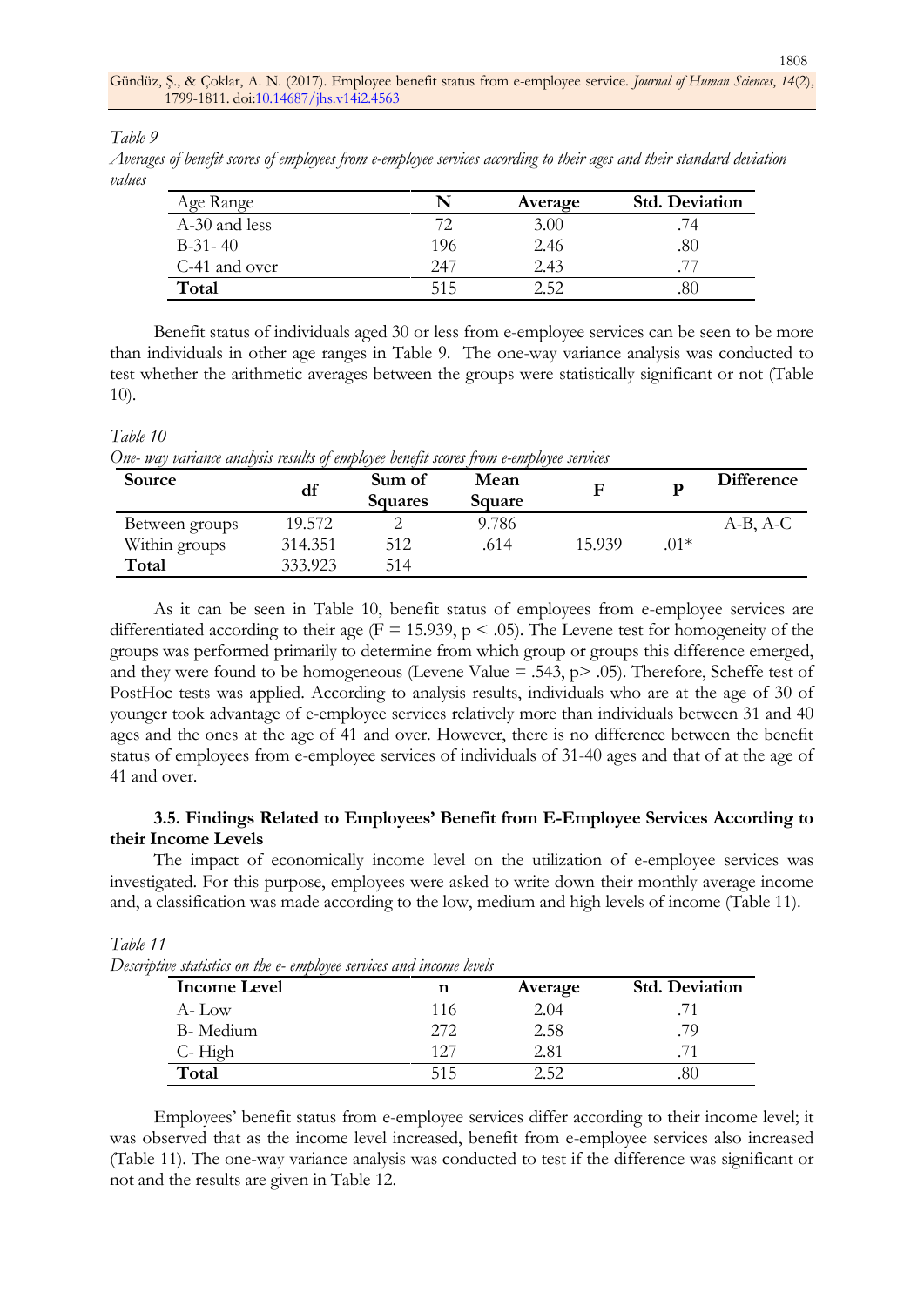1809

| Source         | df      | Sum of<br><b>Squares</b> | Mean<br>Square | F      |       | <b>Difference</b> |
|----------------|---------|--------------------------|----------------|--------|-------|-------------------|
| Between groups | 37.898  |                          | 18.949         |        |       | $A-B, A-C,$       |
| Within groups  | 296.024 | 512                      | .578           | 32.774 | $01*$ | $B-C$             |
| Total          | 333.923 | 514                      |                |        |       |                   |

*Table 12 Employee benefit scores from e-employee services according to their income levels*

The income level of employees has an impact on employees' benefit status from e-employee services ( $F=32.774$ ,  $p<.05$ ). Applied Levene test have shown that groups were homogenous (Levene value = 2.145, p> .05), different groups were investigated by the Scheffe test of PostHoc tests. Analysis results indicated that there were differences between all groups. In terms of income levels, high-income individuals take advantage from e-employee services more than medium income level individuals and low income level individuals; and medium level individuals benefit more than low income individuals. Therefore, as the income level of employees increased, utilization situations of employees from e-employee services also increased.

#### **4. Results and discussion**

The Internet has become a part of life nowadays. It makes people's transactions easier with the services it offers for people. Many procedures such as banking transactions, following up up-todate information, additional business opportunities, using the internet for development, student tracking and communication can also be done easily from the internet as can be done with traditional methods. E-Employee services, in this context, mean benefitting from the internet with the aim to raise the quality of life of employees. Employees benefit from e-employee services with educational purposes at "medium frequency", whereas they "rarely" benefit from e-employee services with social, health and economy purposes. It has been observed in this study, in which frequency of e-employee services use was investigated with their sub dimensions, that employees from different sectors of life generally "rarely" benefitted from these services. We can say that employees aren't able to benefit enough from e-employee competences.

At the end of the research, it was concluded that female employees benefited from eemployee services more often than male employees. These findings are similar to the literature. Research has shown that men and women use the internet for different purposes. Rice (2006) stated that women use the internet to get information about health more than men. Baym, Zhang, Kunkel, Ledbetter and Lin (2007) announced that women use the internet for the communication purpose more often than men.

On the other hand, benefit status of employees from e-employee services also show difference according to their profession. In particular, education, finance and health care professionals take advantage of e-employee services at "medium frequency". In contrast, workers / craftsmen, service workers and civil servants "rarely" benefit from these services. In this respect, the possibilities professional sector offers such as ICT literacy, official working hours lead employees to e-employee services. On the other hand, no matter what profession area from, that employees don't benefit enough from the e- competences of e-employee is also noteworthy.

Age and knowledge are important factors in the use of communication technologies, in other words ICT literacy. In this respect, the impact of age benefitting from e-employee services was also investigated and concluded that individuals aged 30 or less make use of e-employee services more. All sector workers aged 31 and over do not benefit enough from these services. Therefore, it can be suggested that all sector workers aged especially 31 and over be informed to raise awareness of workers about the e-employee services. These findings are similar to the literature. Studies reported that young people used the Internet more frequently than the elderly. (Hills & Argyle, 2003; Porter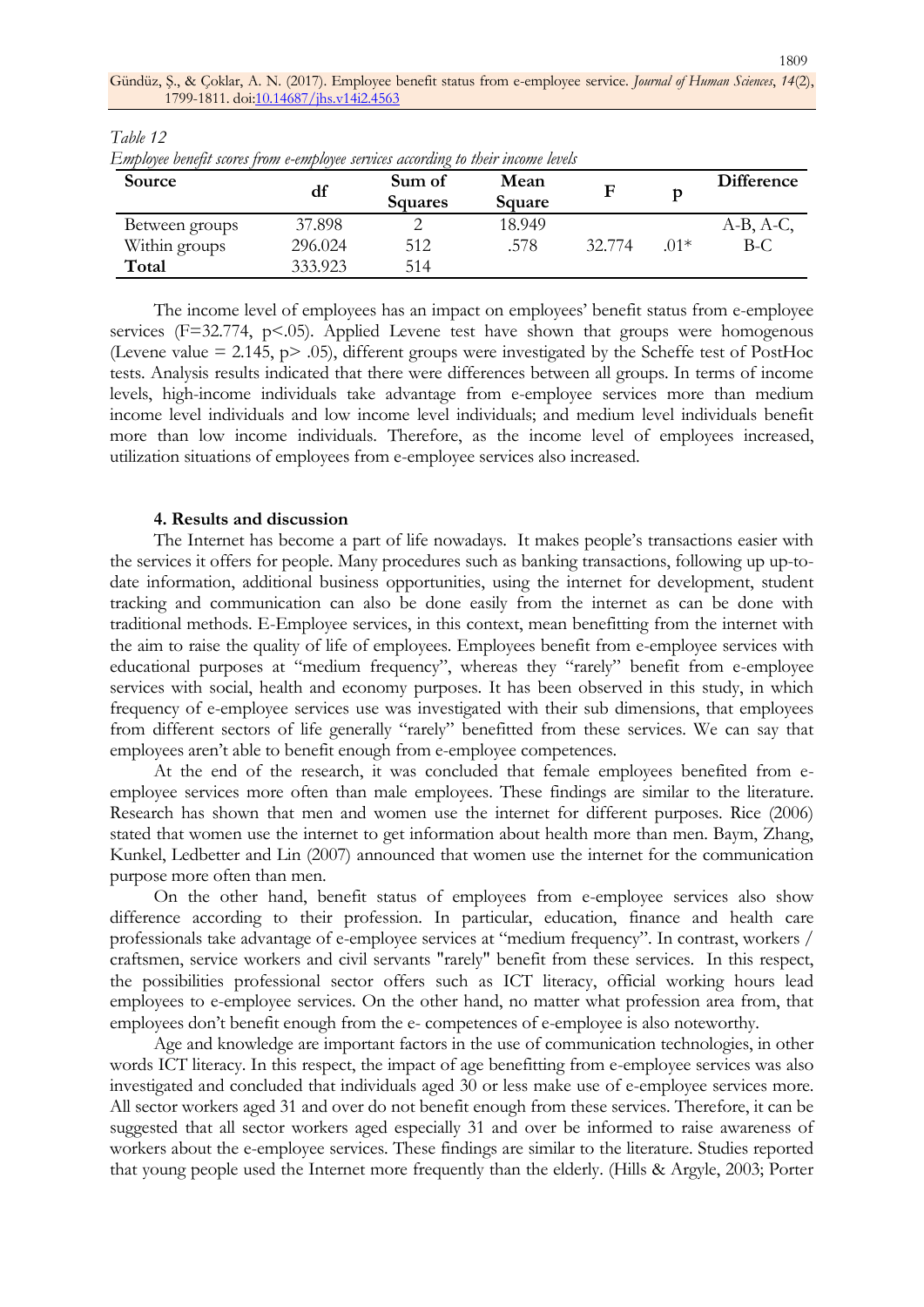& Donthu, 2006) . Zhang (2005) announced that elderly people found the internet less useful comparing to young people.

Finally, the variation of benefit status of e-employee services was also investigated according to the income levels of employees. It is concluded that the more the income level of employees increase, the more they benefit from e-employee services and the more it decreases, the less they take advantage of it. The income level is the most determinant of benefitting from e-employee services. It can be interpreted that the income level affects e-employee services. Emphasizing this situation, employees can be lead to benefit from e-employee services. Porter and Donthu, (2006 ) also reported in a similar study they carried out that employees with high income levels use the internet more often than the ones with low income levels.

#### **References**

- Akman, I., & Mishra, A. (2015). Predictive effect of gender and sector differences on internet usage among employees. *Engineering Economics, 21(3),* 295-305.
- Alampay, E. A., & Hechanova, R. M. (2010). Monitoring employee use of the internet in Philippine organizations. *The Electronic Journal on Information Systems in Developing Countries, 40(5),* 1-20.
- Baym, N. K., Zhang, Y. B., Kunkel, A., Ledbetter, A., & Lin, M. C. (2007). Relational quality and media use in interpersonal relationships. *New Media & Society, 9 (5),* 735–752.
- Creswell, J. W. (1994). *Research design: Qualitative and quantitative approaches.* Thousand Oaks: Sage.
- Duggan, M., Ellison, N. B., Lampe, C., Lenhart, A., & Madden, M. (2015). *Social media update 2014*. Pew Research Center., 19. Accessed on January, 08, 2016. Retrieved from <http://www.pewinternet.org/files/2015/01/PI\_SocialMediaUpdate20144.pdf>.
- Earl, J., & Kimport, K. (2011). *Digitally enabled social change: Activism in the internet age.* Cambridge, MA and London: The Mit Press.
- File, T. (2013). *Computer and internet use in the United States.* Current Population Survey Reports, P20- 568. US Census Bureau, Washington, DC.
- Hills, P., & Argyle, M. (2003). Uses of the internet and their relationships with individual differences in personality. *Computers in Human Behavior, 19.* 59–70.
- Kabadayı, A. (2006) [Analyzing Pre-School Student Teachers' and Their Cooperating Teachers'](https://scholar.google.com.tr/scholar?oi=bibs&cluster=12189447747646750485&btnI=1&hl=tr)  [Attitudes towards the Use of Educational Technology,](https://scholar.google.com.tr/scholar?oi=bibs&cluster=12189447747646750485&btnI=1&hl=tr) *TOJET: The Turkish Online Journal of Educational*, 5(4), Article 1.
- Kabadayı, A. (2012) Investigating preservıce pre-[school teachers' attitudes to internet use](https://scholar.google.com.tr/scholar?oi=bibs&cluster=4692385029289367261&btnI=1&hl=tr), *Croatian Journal of Education,* 14 (2), 233,255.
- Kabadayi, A. (2016). A Suggested In-service Training Model Based on Turkish Preschool Teachers' Conceptions for Sustainable Development, *Journal of Teacher Education for Sustainability, 18*(1), pp. 5-15.
- [Ko, C.](http://www.scopus.com/authid/detail.url?authorId=8716479100&eid=2-s2.0-17044390819) H., [Yen, J.](http://www.scopus.com/authid/detail.url?authorId=8689832700&eid=2-s2.0-17044390819) Y., [Chen, C.](http://www.scopus.com/authid/detail.url?authorId=34871466500&eid=2-s2.0-17044390819) C., [Chen, S.](http://www.scopus.com/authid/detail.url?authorId=7410255745&eid=2-s2.0-17044390819) H., & [Yen, C.](http://www.scopus.com/authid/detail.url?authorId=7202149068&eid=2-s2.0-17044390819) F. (2005). Gender differences and related factors affecting online gaming addiction among Taiwanese adolescents. *Journal of Nervous and Mental Disease, 193(4),* 273-277.
- Lenhart, A., Purcell, K., Smith, A., & Zickuhr, K. (2010). *Social media & mobile internet use among Teens and Young Adults. Millennials.* Pew Internet & American Life Project.
- Mahatanankoon, P. (2002). *Explaining production deviant use of the internet technology in the workplace: An integrated model.* Dissertation Abstract International, 63, 03A.
- Moussa, M. (2015). *Monitoring employee behavior through the use of technology and issues of employee privacy in America.* SAGE Open, 5(2), 2158244015580168.

Ozmen, A. (2000). *Sampling methods in applied* research Eskisehir: Anadolu University Press.

Popescu, G. H. (2015). The economic value of the industrial internet of things. *Psychosociological Issues in Human Resource Management, 3(2),* 86-92.